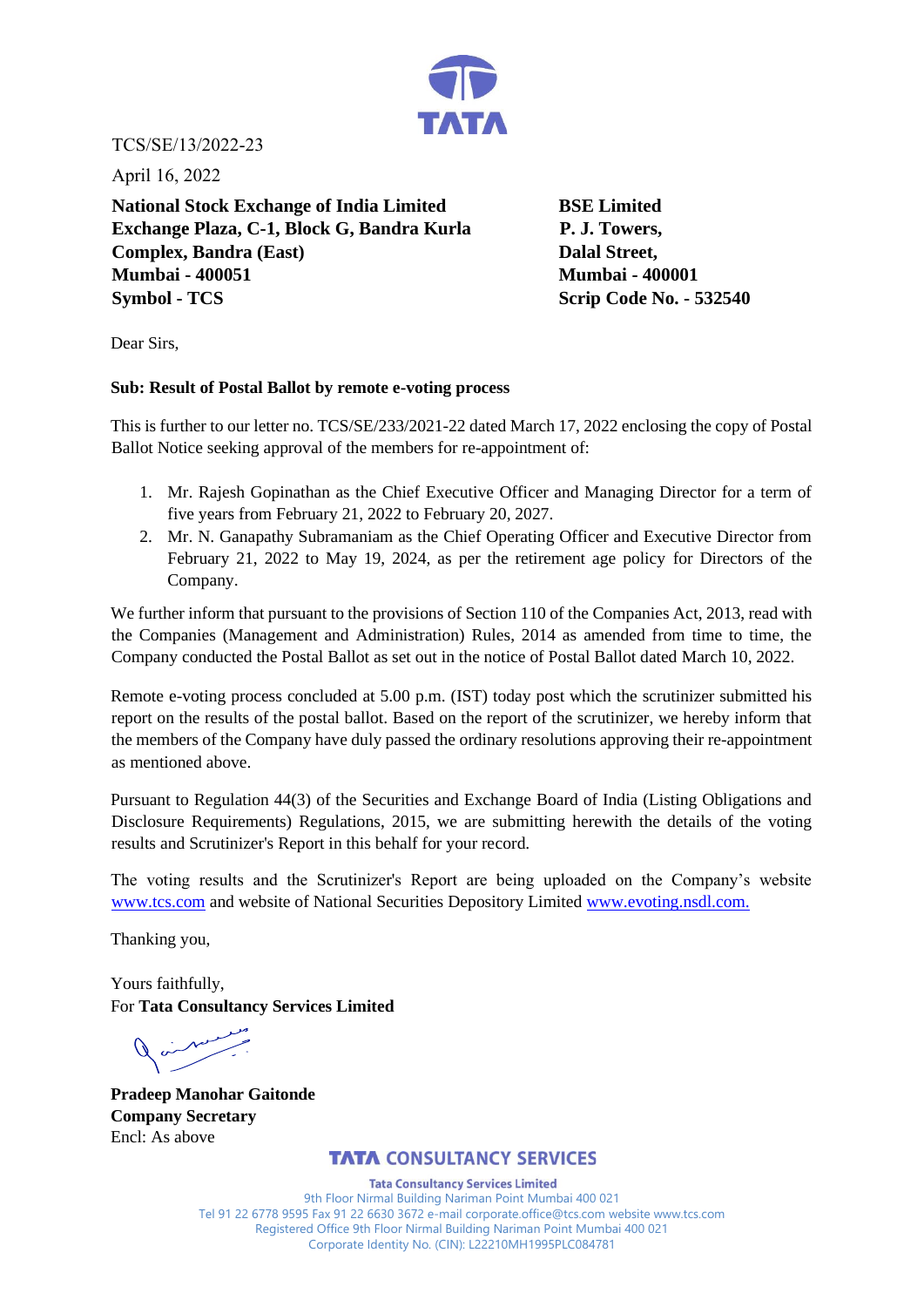

# TATA CONSULTANCY SERVICES LIMITED

# **A) DETAILS OF THE VOTING RESULT BY POSTAL BALLOT PROCESS PURSUANT TO REGULATION 44(3) OF LISTING REGULATIONS**

| Sr. No. | <b>Particulars</b>                                          | <b>Details</b>                                                                                                               |
|---------|-------------------------------------------------------------|------------------------------------------------------------------------------------------------------------------------------|
| 1.      | Date of the Notice of<br>Postal Ballot                      | March 10, 2022                                                                                                               |
| 2.      | <b>Total Number of</b><br>shareholders as on<br>record date | 26,46,775 as on cut-off date i.e. March 11, 2022                                                                             |
| 3.      | <b>Ordinary Resolution</b>                                  | a. Re-appointment of Mr. Rajesh Gopinathan as the Chief<br>Executive Officer and Managing Director of the<br>Company         |
|         |                                                             | b. Re-appointment of Mr. N. Ganapathy Subramaniam as<br>the Chief Operating Officer and Executive Director of the<br>Company |
| 4.      | Mode of voting                                              | Remote e-voting                                                                                                              |

|            | <b>B) RESULTS OF THE POSTAL BALLOT</b>                                                                                       |                               |                          |                                      |  |  |
|------------|------------------------------------------------------------------------------------------------------------------------------|-------------------------------|--------------------------|--------------------------------------|--|--|
| Sr.<br>No. | Agenda                                                                                                                       | <b>Resolution</b><br>required | Mode of<br><b>Voting</b> | <b>Remarks</b>                       |  |  |
| 1.         | Re-appointment of Mr.<br>Rajesh<br>Gopinathan as the Chief Executive<br>Officer and Managing Director of the<br>Company      | Ordinary                      | Remote<br>e-voting       | Passed with<br>requisite<br>majority |  |  |
| 2.         | Re-appointment of Mr. N. Ganapathy<br>Subramaniam as the Chief Operating<br>Officer and Executive Director of the<br>Company | Ordinary                      | Remote<br>e-voting       | Passed with<br>requisite<br>majority |  |  |

**TATA** CONSULTANCY SERVICES

9th Floor Nirmal Building Nariman Point Mumbai 400 021 Tel 91 22 6778 9595 Fax 91 22 6630 3672 e-mail corporate.office@tcs.com website www.tcs.com Registered Office 9th Floor Nirmal Building Nariman Point Mumbai 400 021 Corporate Identity No. (CIN): L22210MH1995PLC084781 Tata Consultancy Services Limited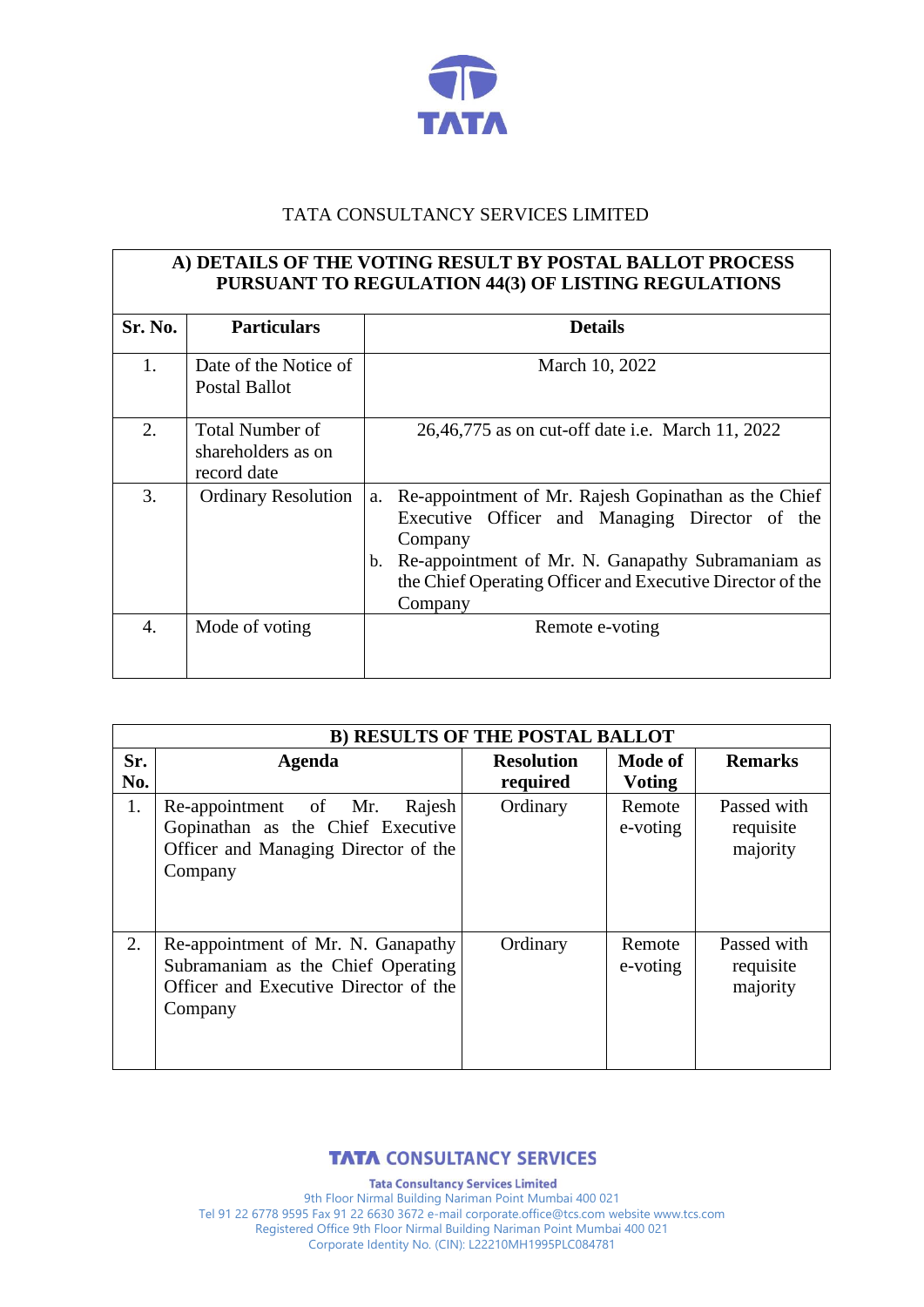|                                                                           |                               |                                                                                                                 | <b>TATA CONSULTANCY SERVICES LIMITED</b> |                                               |                              |                           |                                        |                                            |                                         |                                       |
|---------------------------------------------------------------------------|-------------------------------|-----------------------------------------------------------------------------------------------------------------|------------------------------------------|-----------------------------------------------|------------------------------|---------------------------|----------------------------------------|--------------------------------------------|-----------------------------------------|---------------------------------------|
|                                                                           |                               |                                                                                                                 |                                          | <b>Resolution (1)</b>                         |                              |                           |                                        |                                            |                                         |                                       |
| Resolution required: (Ordinary / Special)                                 |                               |                                                                                                                 |                                          |                                               |                              |                           | <b>ORDINARY</b>                        |                                            |                                         |                                       |
| Whether promoter/ promoter group are interested in the agenda/resolution? |                               |                                                                                                                 |                                          |                                               |                              |                           | N <sub>O</sub>                         |                                            |                                         |                                       |
|                                                                           |                               | (1) Re-appointment of Mr. Rajesh Gopinathan as the Chief Executive Officer and Managing Director of the Company |                                          |                                               |                              |                           |                                        |                                            |                                         |                                       |
| Sr. No. Promoter/Public (Category)                                        | <b>Mode of Voting</b>         | <b>Total No. of Shares</b><br><b>Held</b>                                                                       | No. of votes polled                      | % of Votes Polled<br>on outstanding<br>shares | No. of Votes - in<br>lfavour | No. of Votes -<br>against | % of Votes<br>in favour on lagainst on | <sup>9</sup> % of Votes                    | votes polled votes polled Invalid Votes | % of Votes invalid<br>on votes polled |
|                                                                           |                               | $[1]$                                                                                                           | $\mathbf{[2]}$                           | $[3]=[2]/(1)]*100$                            | $[4]$                        | [5]                       | *100                                   | $[6]=[ (4)/(2)]$ $[7]=[ (5)/(2)]$ *<br>100 | [8]                                     | $[9]=[8)/(2)]*100$                    |
|                                                                           | E-Voting                      |                                                                                                                 | 2,67,02,04,298                           | 100.00                                        | 2,67,02,04,298               |                           | 100.00                                 | 0.00                                       |                                         | 0.00                                  |
|                                                                           | Poll                          | 2,67,02,04,298                                                                                                  |                                          | 0.00                                          |                              |                           | 0.00                                   | 0.00                                       |                                         | 0,00                                  |
|                                                                           | Postal Ballot (if applicable) |                                                                                                                 |                                          | 0.00                                          |                              |                           | 0.00                                   | 0.00                                       |                                         | 0.00                                  |
| Promoter and Promoter Group                                               | Total                         |                                                                                                                 | 2.67.02.04.298                           | 100.00                                        | 2,67,02,04,298               |                           | 100.00                                 | 0.00                                       |                                         | 0.00                                  |
|                                                                           | E-Voting                      |                                                                                                                 | 71,98,29,845                             | 88.71                                         | 70,09,75,876                 | 1.88,53,969               | 97.38                                  | 2.62                                       |                                         | 0.00                                  |
|                                                                           | Poll                          | 81, 14, 10, 795                                                                                                 |                                          | 0.00                                          |                              |                           | 0.00                                   | 0.00                                       |                                         | 0.00                                  |
|                                                                           | Postal Ballot (if applicable) |                                                                                                                 |                                          | 0.00                                          |                              |                           | 0.00                                   | 0.00                                       |                                         | 0,00                                  |
| Public - Institutional holders                                            | Total                         |                                                                                                                 | 71,98,29,845                             | 88.71                                         | 70,09,75,876                 | 1,88,53,969               | 97.38                                  | 2.62                                       |                                         | 0.00                                  |
|                                                                           | E-Voting                      |                                                                                                                 | 1,65,28,369                              | 7.60                                          | 1,64,86,792                  | 41,577                    | 99.75                                  | 0.25                                       |                                         | 0.00                                  |
|                                                                           | Pol1                          | 21,74,36,280                                                                                                    |                                          | 0.00                                          |                              |                           | 0.00                                   | 0.00                                       |                                         | 0.00                                  |
|                                                                           | Postal Ballot (if applicable) |                                                                                                                 |                                          | 0.00                                          |                              |                           | 0.00                                   | 0.00                                       |                                         | 0.00                                  |
| Public-Others                                                             | Total                         |                                                                                                                 | 1,65,28,369                              | 7.60                                          | 1,64,86,792                  | 41577                     | 99.75                                  | 0.25                                       |                                         | 0.00                                  |
|                                                                           | E-Voting                      |                                                                                                                 | 3,40,65,62,512                           | 92.09                                         | 3,38,76,66,966               | 1,88,95,546               | 99.45                                  | 0.55                                       |                                         | 0.00                                  |
|                                                                           | Poll                          | 3,69,90,51,373                                                                                                  |                                          | 0.00                                          |                              |                           | 0.00                                   | 0.00                                       |                                         | 0.00                                  |
|                                                                           | Postal Ballot (if applicable) |                                                                                                                 |                                          | 0.00                                          |                              |                           | 0.00                                   | 0.00                                       |                                         | 0.00                                  |
| Total                                                                     | Total                         |                                                                                                                 | 3,40,65,62,512                           | 92.09                                         | 3,38,76,66,966               | 1,88,95,546               | 99,45                                  | 0.55                                       |                                         | 0.00                                  |

 $\sim$ 

 $\mathbf{v}$ 

 $\mathbf{r}$ 

- 2

**TILE** ANUMBAL 16/4/2022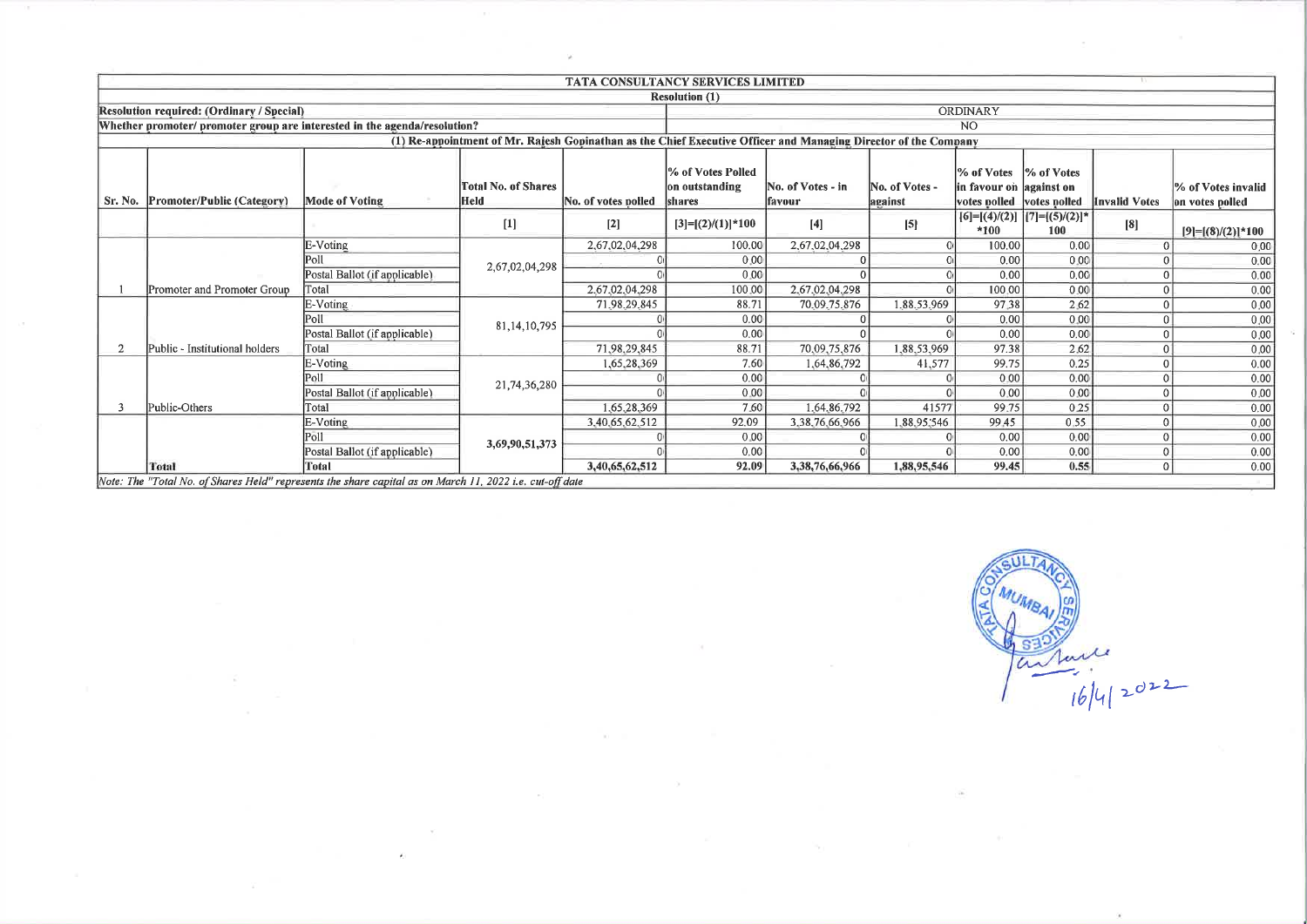|         |                                                                                                                   |                               |                                                                                                                         |                     | TATA CONSULTANCY SERVICES LIMITED             |                             |                         |                                               |                                          |                            |                                       |
|---------|-------------------------------------------------------------------------------------------------------------------|-------------------------------|-------------------------------------------------------------------------------------------------------------------------|---------------------|-----------------------------------------------|-----------------------------|-------------------------|-----------------------------------------------|------------------------------------------|----------------------------|---------------------------------------|
|         |                                                                                                                   |                               |                                                                                                                         |                     | <b>Resolution (2)</b>                         |                             |                         |                                               |                                          |                            |                                       |
|         | Resolution required: (Ordinary / Special)                                                                         |                               |                                                                                                                         |                     |                                               |                             |                         | ORDINARY                                      |                                          |                            |                                       |
|         | Whether promoter/ promoter group are interested in the agenda/resolution?                                         |                               |                                                                                                                         |                     |                                               |                             |                         | N <sub>O</sub>                                |                                          |                            |                                       |
|         |                                                                                                                   |                               | (2) Re-appointment of Mr. N. Ganapathy Subramaniam as the Chief Operating Officer and Executive Director of the Company |                     |                                               |                             |                         |                                               |                                          |                            |                                       |
| Sr. No. | Promoter/Public (Category)                                                                                        | <b>Mode of Voting</b>         | <b>Total No. of Shares</b><br>Held                                                                                      | No. of votes polled | % of Votes Polled<br>on outstanding<br>shares | No. of Votes - in<br>favour | No. of Votes<br>against | % of Votes<br>in favour<br>on votes<br>polled | % of Votes<br>against on                 | votes polled Invalid Votes | % of Votes invalid<br>on votes polled |
|         |                                                                                                                   |                               | $[1]$                                                                                                                   | $[2]$               | $[3]=[2)/(1)]*100$                            | [4]                         | [5]                     | $*100$                                        | $[6]=[(4)/(2)]$ $[7]=[(5)/(2)]$ *<br>100 | [8]                        | $[9]=[8/(2)]*100$                     |
|         |                                                                                                                   | E-Voting                      |                                                                                                                         | 2,67,02,04,298      | 100.00                                        | 2,67,02,04,298              |                         | 100.00                                        | 0.00                                     |                            | 0,00                                  |
|         |                                                                                                                   | Poll                          | 2,67,02,04,298                                                                                                          |                     | 0.00                                          |                             |                         | 0.00                                          | 0.00                                     |                            | 0.00                                  |
|         |                                                                                                                   | Postal Ballot (if applicable) |                                                                                                                         |                     | 0.00                                          |                             |                         | 0.00                                          | 0.00                                     |                            | 0.00                                  |
|         | Promoter and Promoter Group                                                                                       | Total                         |                                                                                                                         | 2,67,02,04,298      | 100.00                                        | 2,67,02,04,298              |                         | 100.00                                        | 0.00                                     |                            | 0.00                                  |
|         |                                                                                                                   | E-Voting                      |                                                                                                                         | 71,98,64,807        | 88.72                                         | 69,98,72,608                | 1,99,92,199             | 97.22                                         | 2.78                                     |                            | 0.00                                  |
|         |                                                                                                                   | Poll                          | 81, 14, 10, 795                                                                                                         |                     | 0.00                                          |                             |                         | 0.00                                          | 0.00                                     |                            | 0.00                                  |
|         |                                                                                                                   | Postal Ballot (if applicable) |                                                                                                                         |                     | 0.00                                          |                             |                         | 0.00                                          | 0.00                                     |                            | 0.00                                  |
|         | Public - Institutional holders                                                                                    | Total                         |                                                                                                                         | 71,98,64,807        | 88.72                                         | 69,98,72,608                | 1,99,92,199             | 97.22                                         | 2.78                                     |                            | 0.00                                  |
|         |                                                                                                                   | E-Voting                      |                                                                                                                         | 1,65,17,215         | 7.60                                          | 1,64,65,530                 | 51,685                  | 99.69                                         | 0.31                                     |                            | 0.00                                  |
|         |                                                                                                                   | Poll                          | 21,74,36,280                                                                                                            |                     | 0.00                                          |                             |                         | 0.00                                          | 0.00                                     |                            | 0.00                                  |
|         |                                                                                                                   | Postal Ballot (if applicable) |                                                                                                                         |                     | 0,00                                          |                             |                         | 0.00                                          | 0.00                                     |                            | 0.00                                  |
|         | Public-Others                                                                                                     | Total                         |                                                                                                                         | 1,65,17,215         | 7.60                                          | 1,64,65,530                 | 51,685                  | 99.69                                         | 0.31                                     |                            | 0.00                                  |
|         |                                                                                                                   | E-Voting                      |                                                                                                                         | 3,40,65,86,320      | 92.09                                         | 3,38,65,42,436              | 2,00,43,884             | 99.41                                         | 0.59                                     |                            | 0.00                                  |
|         |                                                                                                                   | Poll                          | 3,69,90,51,373                                                                                                          |                     | 0.00                                          |                             |                         | 0.00                                          | 0.00                                     |                            | 0.00                                  |
|         |                                                                                                                   | Postal Ballot (if applicable) |                                                                                                                         |                     | 0.00                                          |                             |                         | 0.00                                          | 0.00                                     |                            | 0.00                                  |
|         | Total<br>Note: The "Total No. of Shares Held" represents the share capital as on March 11, 2022 i.e. cut-off date | <b>Total</b>                  |                                                                                                                         | 3,40,65,86,320      | 92.09                                         | 3,38,65,42,436              | 2,00,43,884             | 99.41                                         | 0.59                                     | $\Omega$                   | 0.00                                  |

 $\sim$ 

 $\mathcal{L}$ 

 $\sim$ 

 $SUL$ (MUMBAI) ON olulw-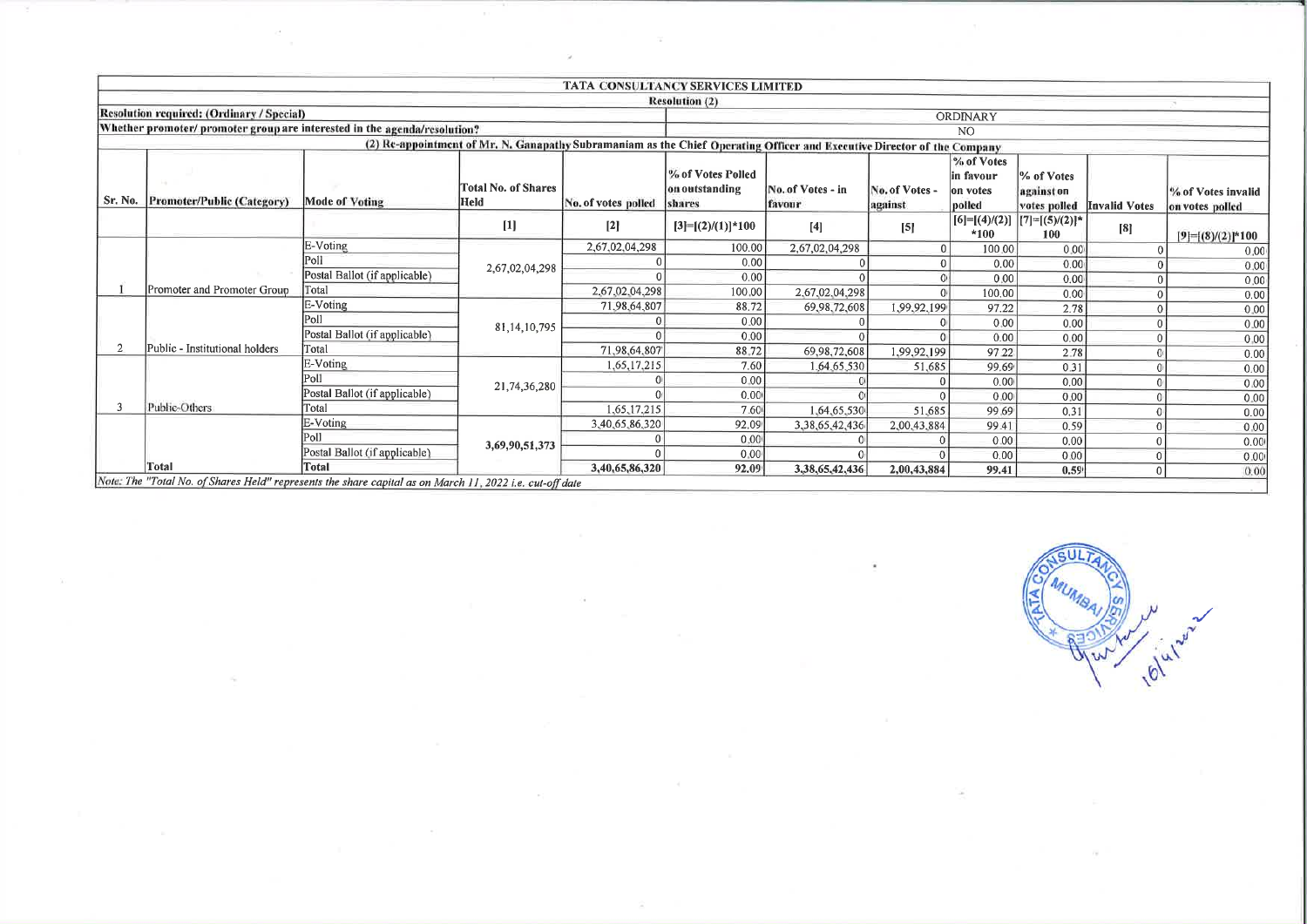

April 16, 2022

To. **Tata Consultancy Services Limited** 9th Floor, Nirmal Building, Nariman Point, Mumbai - 400021

Kind Attn: Mr. Pradeep Manohar Gaitonde

Sub.: Results of voting by Postal Ballot and e-voting

Dear Sir,

I refer to my appointment as Scrutinizer to conduct the postal ballot process in respect of the following Ordinary Resolutions for re-appointment of:

- 1. Mr. Rajesh Gopinathan as the Chief Executive Officer and Managing Director for a term of five years from February 21, 2022 to February 20, 2027.
- 2. Mr. N. Ganapathy Subramaniam as the Chief Operating Officer and Executive Director from February 21, 2022 to May 19, 2024, as per the retirement age policy for Directors of the Company.

I now enclose the following:

- a) My report to the Chairman of the Company on the result of the postal ballot received from shareholders only by voting through electronic means ("remote e-voting").
- b) The register showing the particulars of the e-votes registered on the National Securities Depository Limited ("NSDL") e-voting system in respect of the said Resolution.

Thanking-you.

Yours faithfully,

P N Parikh

P. N. Parikh FCS: 327 CP: 1228 Parikh & Associates

Encl.: As above.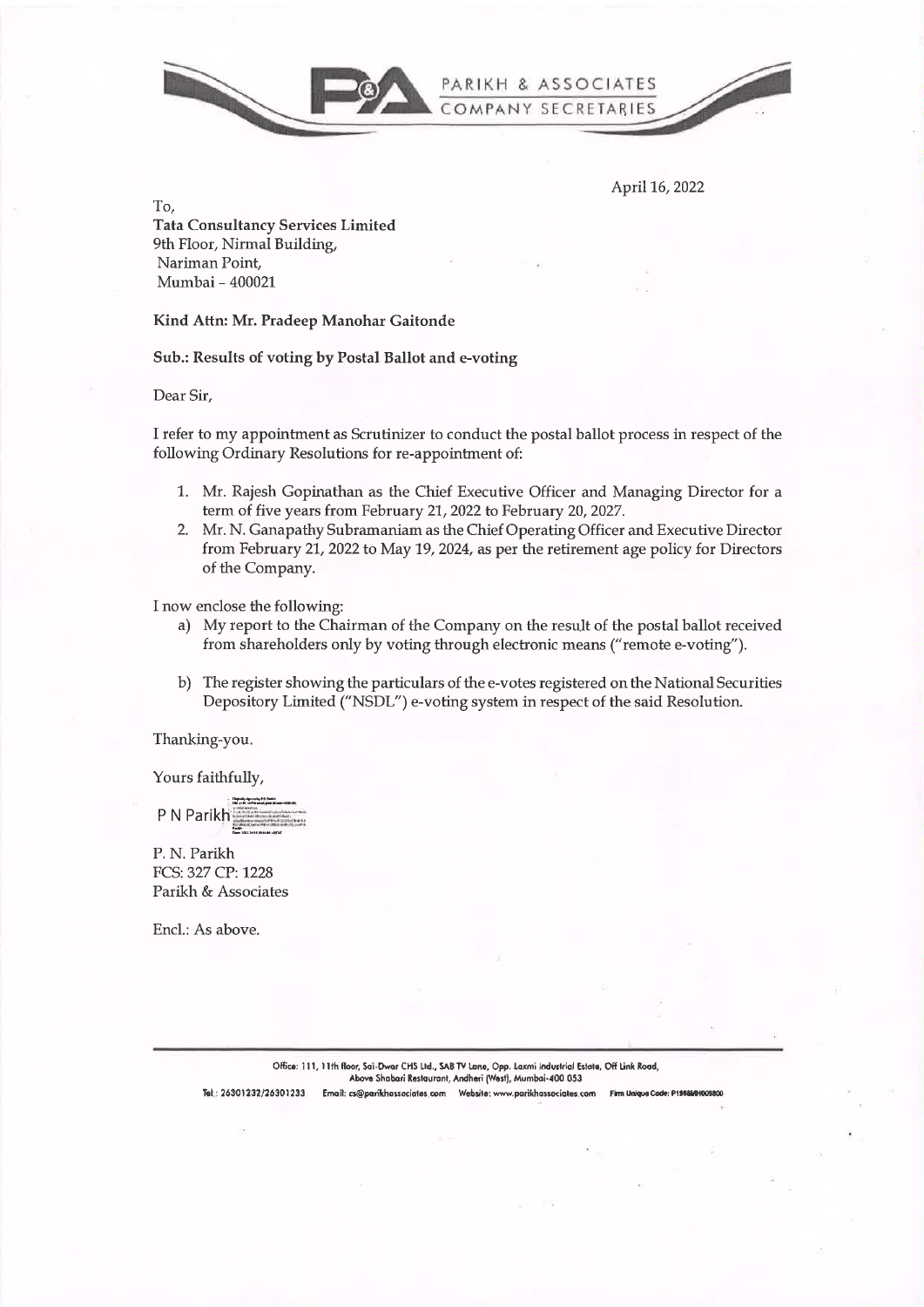

To, The Chairman, Tata Consultancy Services Limited 9th Floor, Nirmal Building, Nariman Point, Mumbai - 400021

### **Report of Scrutinizer**

I, P. N Parikh, of Parikh & Associates, Practising Company Secretaries (Membership No. FCS 327), having my office at 111, 11th Floor, Sai Dwar CHS Ltd., Sab TV Lane, Opp. Laxmi Indl. Estate, Off Link Road, Andheri (West), Mumbai-400053, have been appointed as the Scrutinizer to conduct the Postal ballot process for seeking the approval of members by way of ordinary resolutions for re-appointment of:

- 1. Mr. Rajesh Gopinathan as the Chief Executive Officer and Managing Director for a term of five years from February 21, 2022 to February 20, 2027.
- 2. Mr. N. Ganapathy Subramaniam as the Chief Operating Officer and Executive Director from February 21, 2022 to May 19, 2024, as per the retirement age policy for Directors of the Company.

pursuant to the Postal Ballot Notice dated March 10, 2022, issued under Section 110 and other applicable provisions of the Companies Act, 2013 ("the Act") read with the Companies (Management and Administration) Rules, 2014, as amended from time to time read with the General Circular No. 14/2020 dated April 8, 2020, General Circular No. 17 /2020 dated April 13, 2020, General Circular No.22/2020 dated June 15, 2020, General Circular No. 33/2020 dated September 28, 2020, General Circular No. 39/2020 dated December 31, 2020, General Circular No. 10/2021 dated June 23, 2021 and General Circular No. 20/2021 dated December 8, 2021 issued by the Ministry of Corporate Affairs (hereinafter collectively referred to as "MCA Circulars").

The Postal Ballot Notice dated March 10, 2022 along with statement setting out material facts under Section 102 of the Act as confirmed by the Company were sent through electronic mode only to those Members whose e-mail addresses were registered with the Company / Depositories.

The Company had engaged the services of National Securities Depository Limited ("NSDL") to provide remote e-voting facility to its Members.

The shareholders of the Company holding shares as on the" cut-off" date of Friday, March 11, 2022 were entitled to vote on the resolutions as contained in the Notice.

Contd...2

|                         |                                | Office: 111, 11th floor, Sai-Dwar CHS Ltd., SAB TV Lane, Opp. Laxmi Industrial Estate, Off Link Road, |                                  |
|-------------------------|--------------------------------|-------------------------------------------------------------------------------------------------------|----------------------------------|
|                         |                                | Abava Shabari Restaurant, Andheri (West), Mumbai-400 053                                              |                                  |
| Tel.: 26301232/26301233 | Email: cs@parikhassociates.com | Website: www.parikhassociates.com                                                                     | Firm Unique Code: P1988401009800 |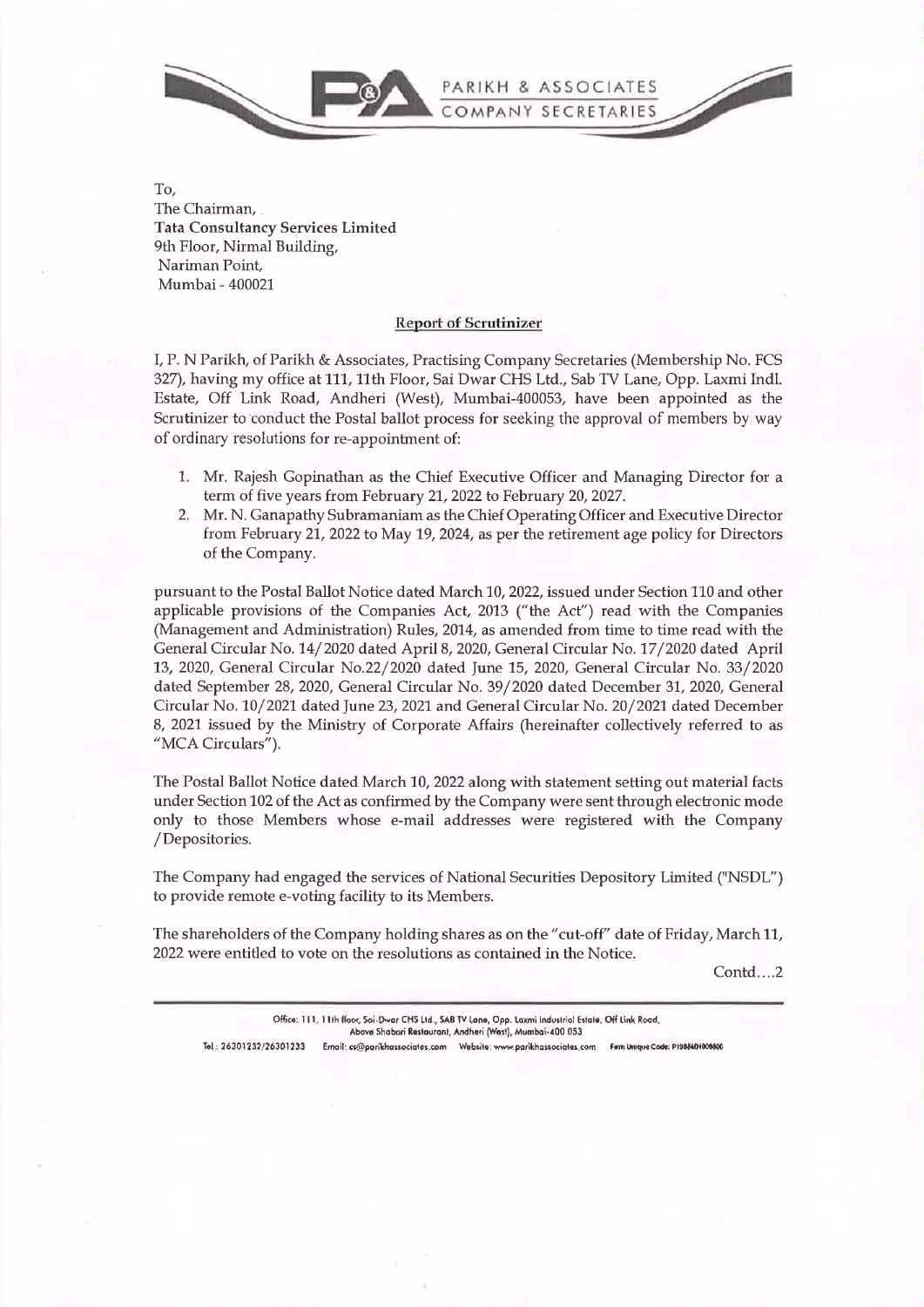The remote e-voting period commenced from Friday, March 18, 2022 at 09:00 a.m. (1ST) and ended on Saturday, April 16, 2022 at 05:00 p.m. (1ST) and the NSDL e-voting module was disabled thereafter.

The votes cast under remote e-voting facility were thereafter unblocked and were counted.

<sup>I</sup>have scrutinized and reviewed the votes cast through remote e-voting based on the data downloaded from the NSDL e-voting system and have maintained a register in which necessary entries have been made in accordance with the Companies (Management and Administration) Rules, 2014, as amended.

The Management of the Company is responsible to ensure compliance with the requirements of the Companies Act, 2013, rules and the MCA Circulars relating to remote e-voting on the Resolutions contained in the notice of Postal Ballot.

My responsibility as scrutinizer for the remote e-voting is restricted to making a Scrutinizer's Report of the votes cast in favour or against the Ordinary resolutions.

<sup>I</sup>now submit my Scrutinizer Report on the results of the voting by postal ballot only through the remote e-voting process in respect of the said Ordinary Resolutions as under:

## Resolution 1: Ordinary Resolution

Re-appointment of Mr. Rajesh Gopinathan as the Chief Executive Officer and Managing Director of the Company.

(i) Voted in **favour** of the resolution:

| Number of members | Number of valid votes | % of total number of |
|-------------------|-----------------------|----------------------|
| voted             | cast (Shares)         | valid votes cast     |
| 17197             | 338,76,66,966         |                      |

### (ii) Voted **against** the resolution:

| Number of members | Number of valid votes | % of total number of |
|-------------------|-----------------------|----------------------|
| voted             | cast (Shares)         | valid votes cast     |
| 583               | 1,88,95,546           | 0.55                 |

### (iii) **Invalid** votes:

| Number of members | Number of valid votes |
|-------------------|-----------------------|
| voted             | cast (Shares)         |
| √il               |                       |

Contd....3